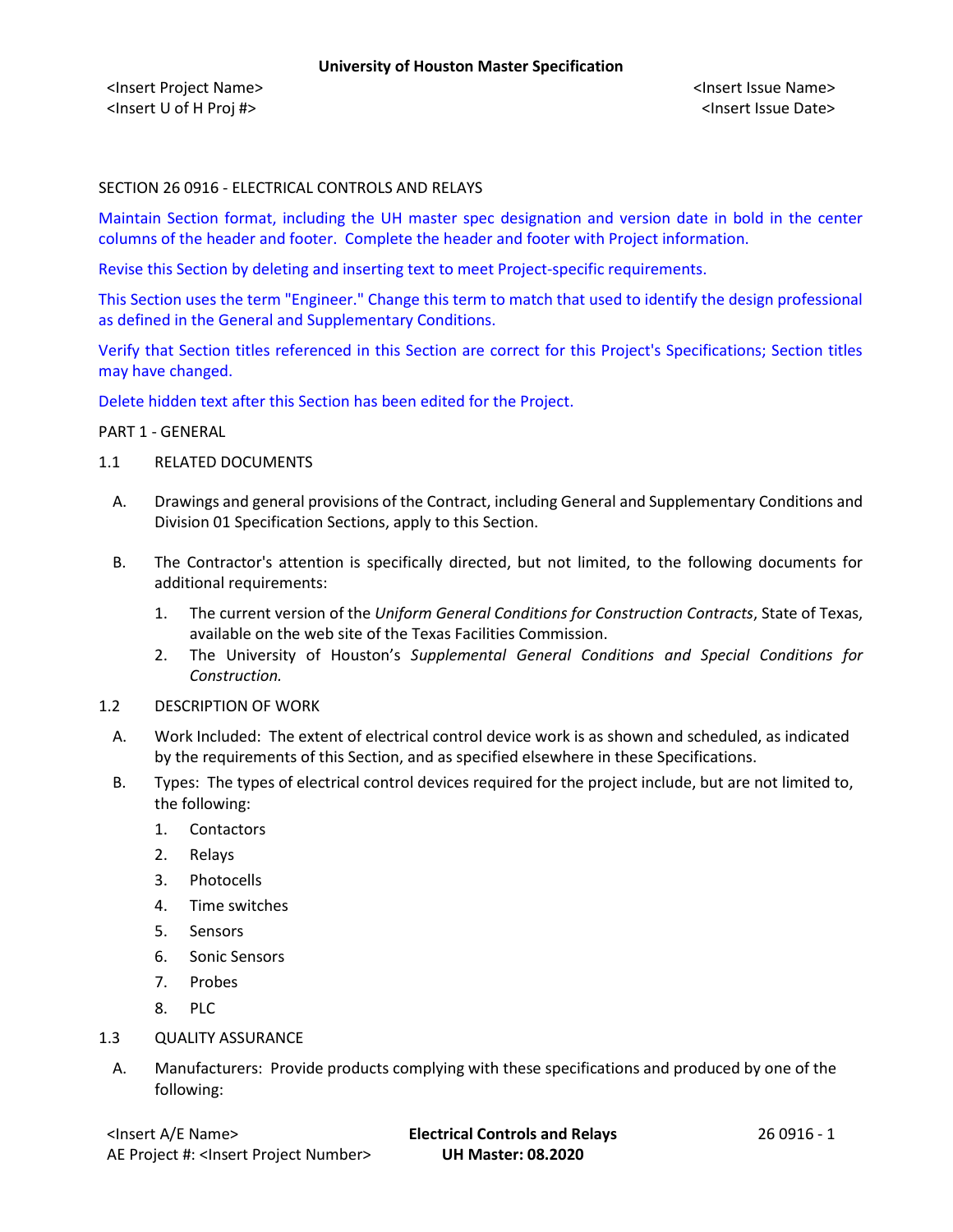- 1. Contactors and Relays:
	- a. Allen-Bradley by Rockwell Automation
	- b. Automatic Switch Company
	- c. ABB
	- d. Square D Company
- 2. Photocells and Time Switches:
	- a. Intermatic Time Controls
	- b. Tork, Inc
- B. UL Standards: Products shall conform to all applicable UL standards and shall be UL-labeled.
- 1.4 SUBMITTALS
	- A. Shop Drawings submittals shall include, but not be limited to, the following:
		- 1. Cut sheets on contactors, relays, photocells, and time switches.
		- 2. Component wiring diagrams, where applicable.
		- 3. Additional information as required in Section26 0001 "Electrical General Provisions."
- 1.5 PRODUCT DELIVERY, STORAGE AND HANDLING
	- A. Deliver components in factory-fabricated water resistant packaging.
	- B. Handle components carefully to avoid damage to components, enclosures, and finish.
	- C. Store components in a clean, dry space and protect from weather.

#### PART 2 - PRODUCTS

- 2.1 CONTACTORS AND RELAYS
	- A. General: Provide contactors and relays as shown and specified herein. The number of poles, ampere ratings, and pole arrangements shall be as shown. All contactors and relays shall conform to the following:
		- 1. Be rated for continuous duty at full-rated current in an unventilated enclosure. Eight hour duty ratings will not be acceptable.
		- 2. Contacts shall be readily replaceable, self-aligning, silver, or silver tungsten alloy and shall be rated for environment.
		- 3. Control voltage shall be 120 volt, 60 Hz, unless otherwise specified.
		- 4. All auxiliary contacts shall be rated for not less than 10 amperes.
		- 5. Contactors rated for lighting and mixed loads shall have an interrupting capacity of 150 percent of their continuous duty rating.
		- 6. Be capable of successfully handling inrush currents at 20 times rating.
	- B. Enclosures: Contactors shall be furnished with a NEMA 1 gasketed enclosure where installed indoors in dry locations and a NEMA 3R enclosure where installed outdoors or in damp areas, unless noted otherwise
	- C. Mechanically-held Devices: Mechanically-held devices shall conform to the following:
		- 1. Be single solenoid operated.

| <lnsert a="" e="" name=""></lnsert>                  | <b>Electrical Controls and Relays</b> | 26 0916 - 2 |
|------------------------------------------------------|---------------------------------------|-------------|
| AE Project #: <lnsert number="" project=""></lnsert> | <b>UH Master: 08.2020</b>             |             |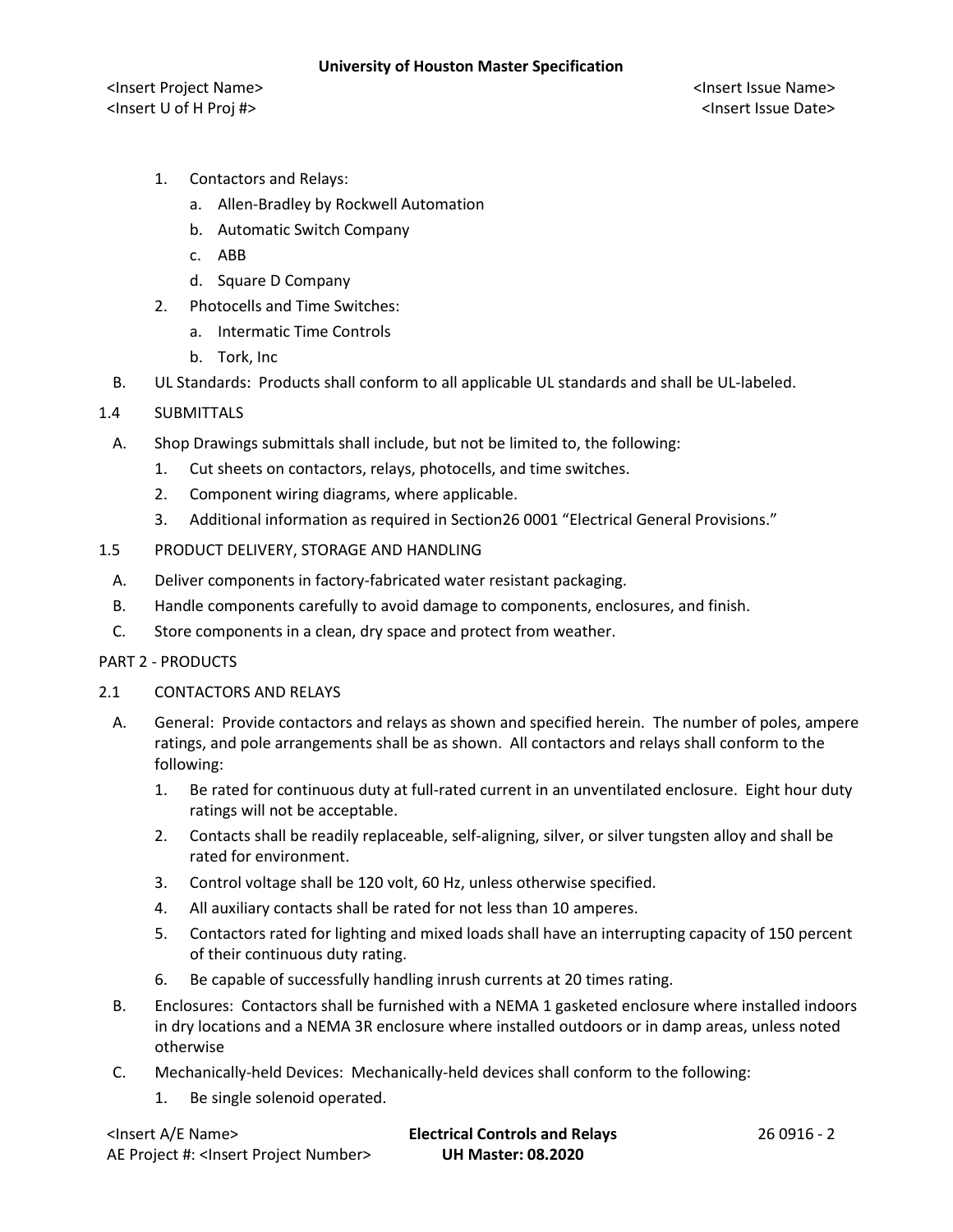#### **University of Houston Master Specification**

- 2. Be positive locking without the use of latches, hooks, or magnets.
- 3. Control stations shall be momentary action, unless otherwise shown, and make-but-not break coil current.
- 4. Permit manual operation in either direction and provide visual indication of contact position.
- 5. Control circuits shall be 3-wire with separate open and close circuits, unless otherwise shown.
- 6. Maintained contact, 2-wire control interface modules, shall be provided when noted on the Drawings.
- 7. Contactors rated at 225 amperes or less shall operate satisfactorily in any mounting position.
- D. Magnetically-held Devices: Magnetically-held devices shall conform to the following:
	- 1. AC operated units shall have laminated low loss electrical steel core pieces with machine ground pole faces and shading coils.
	- 2. Units rated at 300 amperes and above shall have DC operating coils and include the necessary rectifier for the AC/DC operation.
	- 3. Normally open contactors shall be spring-loaded open and magnetically closed. Not to be used on lighting or motor circuits.

# 2.2 PHOTOCELLS

- A. General: Provide self-contained, adjustable, weatherproof photoelectric controls designed for mounting on a 3/4 inch conduit fitting. Photoelectric control shall switch on at dusk and off at dawn and be adjustable in a range of 2 to 50 fc.
	- 1. Photoelectric control shall have 2000 watt contacts suitable for the voltage shown and shall include an inherent 5 second delay in operation to prevent false switching.
	- 2. Photocells shall be Tork 2100 Series, Paragon CW Series or an approved equal. All exterior lighting shall be photo cell ON and time clock OFF. Time clock ON shall backup photocell.

# 2.3 TIME SWITCHES

- A. General: Provide time switches as shown and specified herein. The number of channels, contact type, dial type, voltage, enclosure, and arrangement shall be as shown. All time switches shall conform to the following:
	- 1. Time switches shall be an all-electronic design with a minimum of 48 hours quartz clock/battery power outage carry over.
	- 2. Time switches shall be 7 day, 1 or 2 channel type with a minimum of three on/off cycles per day and shall be 356 day programmable for Daylight Savings Time and holidays. Time switches shall also feature an Astronomic dial feature.
	- 3. Output contacts shall be maintained.
	- 4. Time switches shall have NEMA 1 surface, enclosures and shall be installed inside next to panel circuits controlled.
	- 5. Time switches shall be Tork DZS Series or Intermatic.

# 2.4 WIRING AND RACEWAYS

A. Line Voltage Control Wiring: This wiring shall be as specified in Section 26 0519 "Insulated Conductors, Cables, Wires and Terminations."

| <lnsert a="" e="" name=""></lnsert>                  | <b>Electrical Controls and Relays</b> | 26 0916 - 3 |
|------------------------------------------------------|---------------------------------------|-------------|
| AE Project #: <lnsert number="" project=""></lnsert> | <b>UH Master: 08.2020</b>             |             |